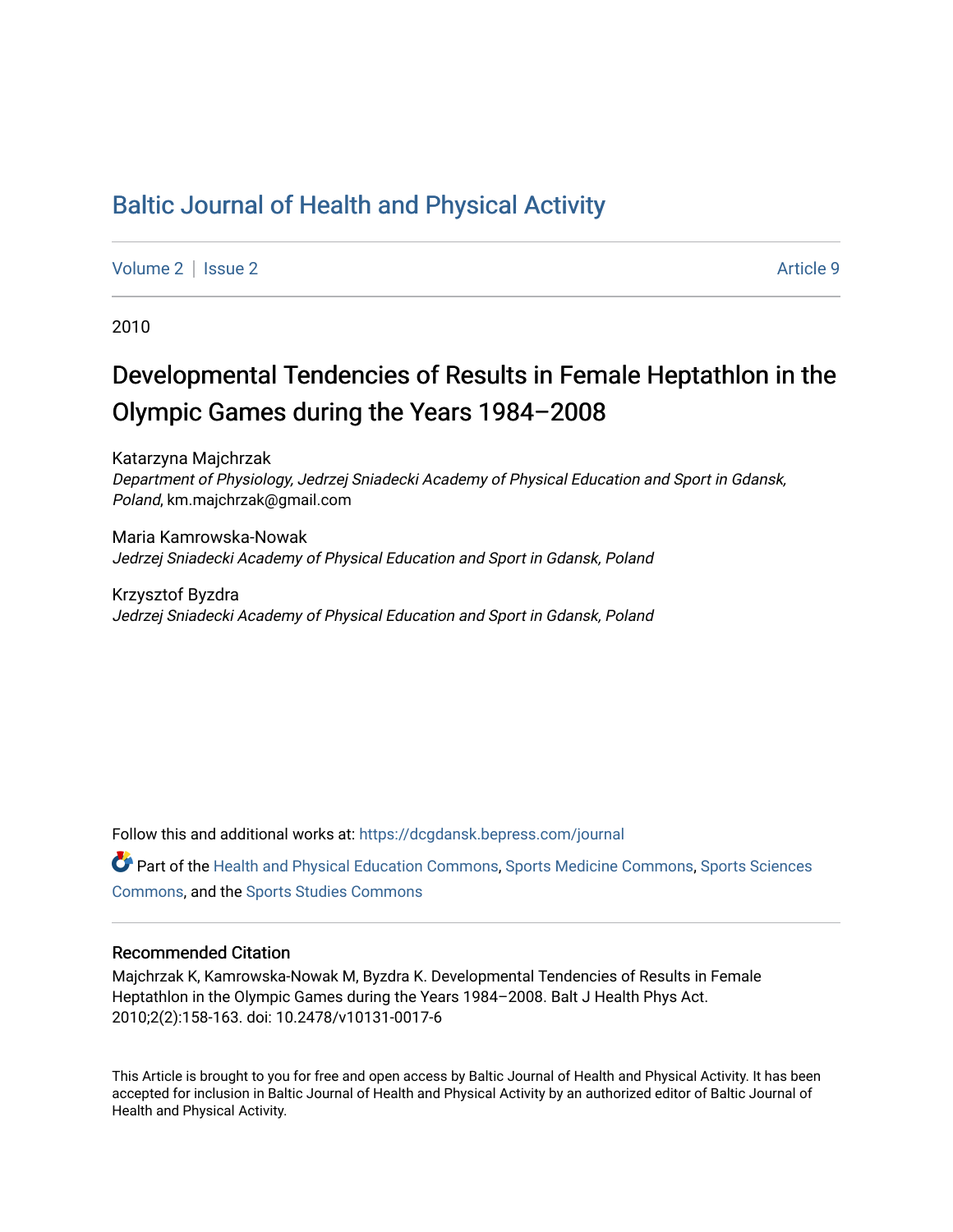|                                                                                                        | <b>Developmental Tendencies of Results</b><br>in Female Heptathlon in the Olympic Games<br>during the Years 1984–2008                                                                                                                                                                                                            |
|--------------------------------------------------------------------------------------------------------|----------------------------------------------------------------------------------------------------------------------------------------------------------------------------------------------------------------------------------------------------------------------------------------------------------------------------------|
|                                                                                                        | DOI: 10.2478/v10131-0017-6                                                                                                                                                                                                                                                                                                       |
| <b>Authors' Contribution:</b><br>A - Study Design<br>B - Data Collection<br>C - Statistical Analysis   | Katarzyna Majchrzak <sup>(A,C,D)</sup> , Maria Kamrowska-Nowak <sup>(B,G)</sup> ,<br>Krzysztof Byzdra <sup>(E)</sup>                                                                                                                                                                                                             |
| D - Data Interpretation<br>E - Manuscript Preparation<br>F - Literature Search<br>G - Funds Collection | Jedrzej Sniadecki Academy of Physical Education and Sport in Gdansk,<br>Poland                                                                                                                                                                                                                                                   |
|                                                                                                        | Key words: Olympic Games, track and field, heptathlon, women.                                                                                                                                                                                                                                                                    |
|                                                                                                        | <b>Abstract</b>                                                                                                                                                                                                                                                                                                                  |
|                                                                                                        | <b>Background:</b> The aim of this study is to assess a change tendency of the results in<br>heptathlon and in particular events of this discipline.                                                                                                                                                                             |
|                                                                                                        | <b>Material/Methods:</b> In the research the authors used results achieved in heptathlon in the Olympic<br>Games during the years 1984-2008. Top 20 female athletes of general<br>standing were taken into consideration. MS Excel 2007 spreadsheet program<br>and a method of document analysis were used to analyse and assess |
|                                                                                                        | a change tendency.<br>Results: Mean values achieved in particular events showed that the highest results,<br>which were above the average in each Olympic Games, occurred in 1992 and<br>2008. The levels of all mean values and final results in heptathlon were higher                                                         |
|                                                                                                        | than average values described in the above mentioned years. Mean values<br>did not show developing tendencies in the Olympic Games.<br>A correlation analysis showed that 100 m hurdles, 200 m run and long jump                                                                                                                 |
| <b>Conclusions:</b>                                                                                    | had the biggest influence on the final result in heptathlon.<br>The best results achieved in different events show a high sport level of these<br>results which are close to results in individual competitions.                                                                                                                 |
|                                                                                                        | Throwing events demonstrated the highest increasing tendency of results:<br>javelin throw (10.84%) and shot put (8.02%); the smallest changes in the<br>sport level were noticed in sprint events: 200m run (2.94%) and 100m hurdles                                                                                             |
|                                                                                                        | $(3.14%)$ and in high jump $(3.89%)$ .<br>Big events such as the Olympic Games on the whole create favourable                                                                                                                                                                                                                    |
|                                                                                                        | conditions for setting the world records, as is confirmed by the example of<br>Jackie Joyner-Kersee with her result 7 291 points in Seoul Olympic Games.                                                                                                                                                                         |
| Word count: 2209                                                                                       |                                                                                                                                                                                                                                                                                                                                  |
| Tables: 5                                                                                              | Received: June 2010                                                                                                                                                                                                                                                                                                              |
| Figures: -                                                                                             | Accepted: November 2010                                                                                                                                                                                                                                                                                                          |
| References: 17                                                                                         | Published: December 2010                                                                                                                                                                                                                                                                                                         |

#### Address for correspondence:

Dr Katarzyna Majchrzak

Academy of Physical Education and Sport, Department of Physiology, 80-336 Gdańsk, Poland, ul. K. Górskiego 1 Phone: +4858 554-71-29, e-mail: km.majchrzak@gmail.com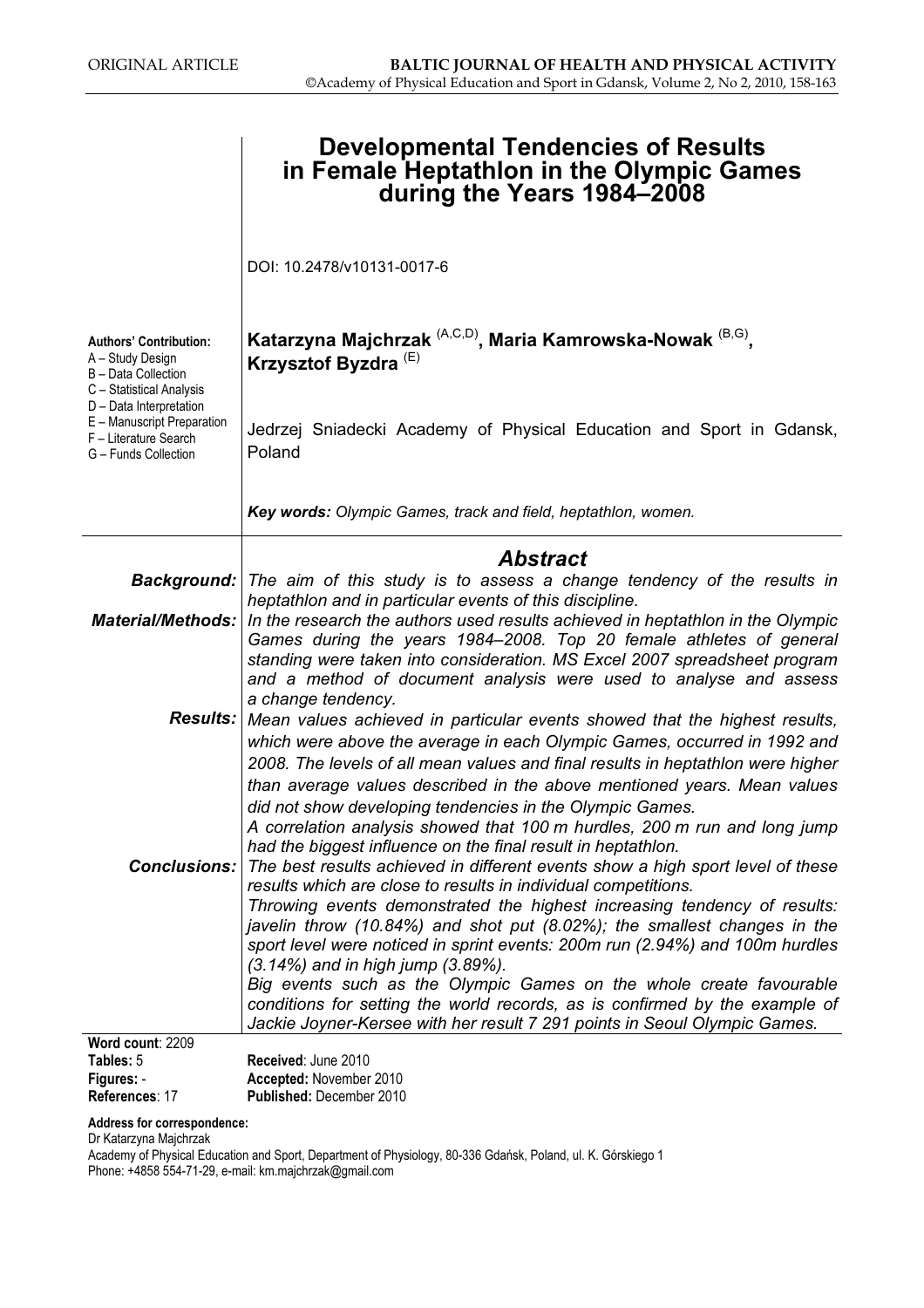K. Majchrzak, M. Kamrowska-Nowak, K. Byzdra, Development Tendencies of Results in Female Heptathlon in the 1984-2008 Olympic Games

#### Introduction

Multi-sport athletics is a very interesting scientific issue because of its complexity with reference to fitness and coordination areas.

An increase in interest in multi-sport athletics occurred in the 1960s and the 1970s. In this period works of Finnish scientists [1] became an inspiration to undertake analyses of male athletics based on wider and more sophisticated sport level material [2,3,4,5,6,7,8]. Female heptathlon, which was introduced in 1981, made methods of research on male athletics implemented in women's combined events.

The final result of heptathlon includes a very wide range of information. Seven events could be treated as specific tests, which measure comprehensive abilities from fitness and technical areas. The analysis of information included in sport results in female heptathlon as well as gathered points are the source of knowledge regarding many phenomena which appear in this complex discipline [9]. The structure of achievements in different heptathlon events is undergoing changes. First years of a sport career are dominated by speed and speed-strength predispositions. Also the time to receive top results is the shortest then. However, at the next stage of sport preparation strength predispositions play the main role [9,10,11]. The authors also proved that longer time is required to reach top results in difficult technical events such as hurdles.

The aim of this study is to assess a change tendency of the results in heptathlon and in particular events of this discipline.

#### Material and Methods

In the research the authors used results achieved in heptathlon in the Olympic Games during the years 1984–2008. Top 20 female athletes of general standing were taken into consideration. MS Excel 2007 spreadsheet program and a method of document analysis were used to analyse and assess a change tendency. The arithmetical mean (x) and range of results were marked out. To define the changeability of results a variability coefficient (V) and range (R) were used. The relationship between changeability of the final result in heptathlon and diversity of the results achieved in particular events were determined by a correlation analysis (Pearson's Correlation Coefficient). Values from -1 (negative correlation) to +1 (positive correlation) were accepted. The relationship between the studied variables is higher when the correlation value is closer to -1 or +1.

#### **Results**

Female athletes` results in heptathlon achieved in the Olympic Games during the years 1984–2008 were analysed. Sport results of the considered athletes in particular events are shown in Tables 1 and 2. Mean points achieved in all the Olympic Games amounted to 6 217 and fell within the range from 4 913 (in 1984 OG) to 7 291 points in the 1988 Seoul Olympic Games.

Mean values achieved in particular events showed that the highest results, which were above the average in each Olympic Games (Table 2), occurred in 1992 and 2008.The levels of all mean values and final results in heptathlon were higher than the mean values described in the above mentioned years (Tables 1 and 2). The lowest mean values were achieved in Los Angeles (1984) and in Sydney (2000). In LA none of the heptathlon events scored higher than the average of all the analysed games. However, in Sydney only in throwing events mean values were higher (shot put and javelin throw). Out of all the events results in 800m and 200m runs, 100 m hurdles and high jump rarely exceeded mean values. Both in Barcelona and Beijing all means were above the average of all the analysed Olympic Games. Mean values did not show developing tendencies in the Olympic Games.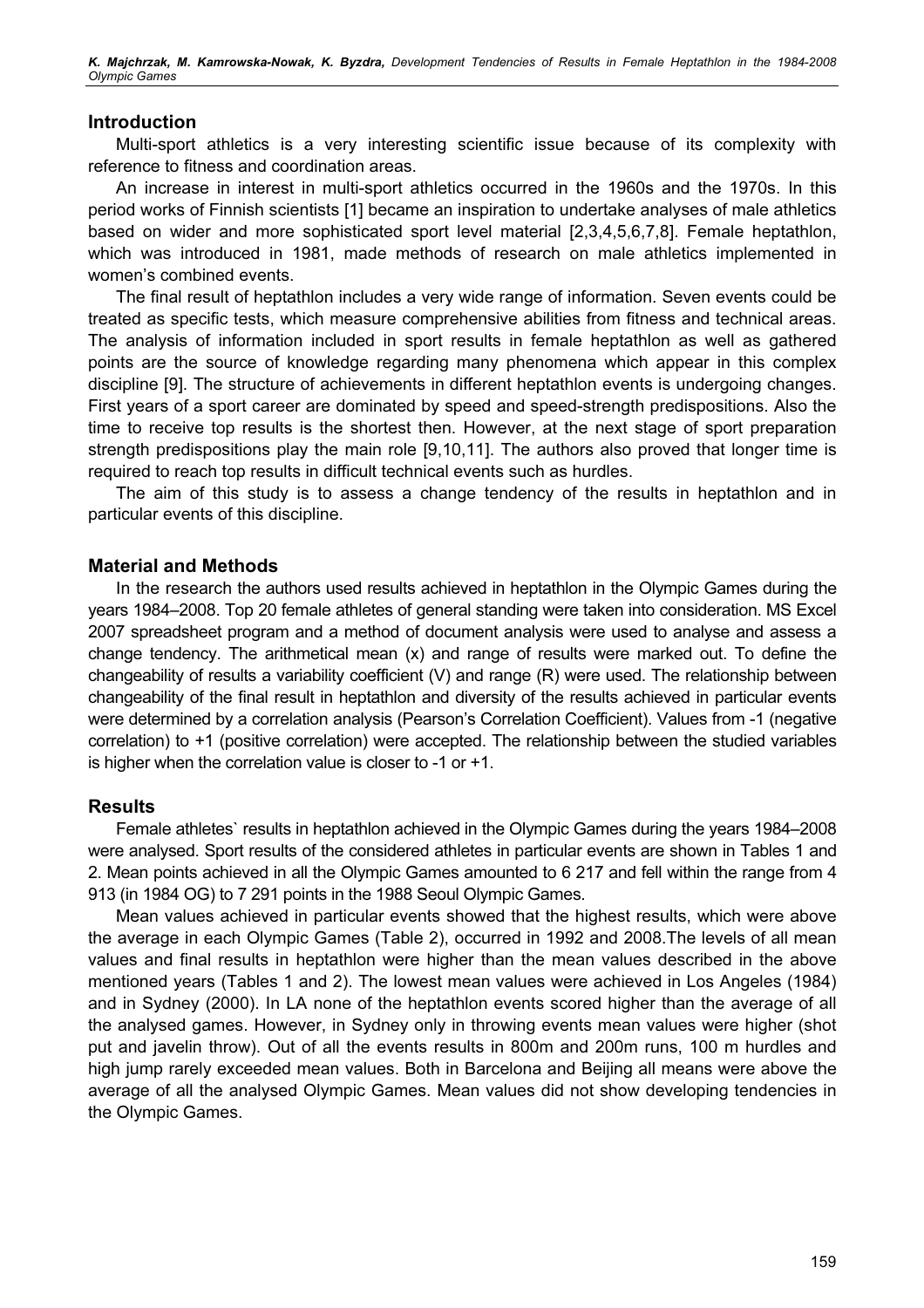| ounivo<br><b>Events</b> |         | <b>Los Angeles</b><br>1984 | Seoul<br>1988   | <b>Barcelona</b><br>1992 | Atlanta<br>1996 | <b>Sydney</b><br>2000 | <b>Athens</b><br>2004 | <b>Beijing</b><br>2008 |
|-------------------------|---------|----------------------------|-----------------|--------------------------|-----------------|-----------------------|-----------------------|------------------------|
|                         | X       | 13.95                      | 13.58           | 13.59                    | 13.72           | 13.76                 | 13.55                 | 13.53                  |
| 100 m hurdles           | min-max | 13.02 - 15.43              | 12.69 - 14.39   | 12.85 - 14.10            | 13.22 - 14.90   | $13.23 - 14.71$       | $13.13 - 14.03$       | 12.78 - 13.90          |
|                         | X       | 177                        | 181             | 179                      | 179             | 175                   | 178                   | 181                    |
| High jump               | min-max | 153-189                    | 171-186         | 158-194                  | 171-186         | 160-184               | 167-191               | 171-189                |
|                         | X       | 12.64                      | 13.49           | 13.99                    | 13.73           | 13.76                 | 13.56                 | 13.70                  |
| Shot put                | min-max | 10.63-14.39                | 11.58-16.23     | 12.83-15.33              | 12.29-15.95     | 11.53-15.55           | 11.28-16.40           | 11.59-17.29            |
|                         | X       | 25.03                      | 24.35           | 24.40                    | 24.60           | 24.70                 | 24.40                 | 24.38                  |
| 200 m run               | min-max | 24.05-26.89                | 22.56-25.61     | 23.12-25.44              | 23.72-25.70     | 23.53-26.39           | 22.91-25.46           | 23.21-25.50            |
|                         | X.      | 6.00                       | 6.33            | 6.22                     | 6.28            | 6.06                  | 6.21                  | 6.24                   |
| Long jump               | min-max | $5.05 - 6.71$              | 5.99 - 7.27     | $5.90 - 7.10$            | $5.71 - 6.70$   | $5.47 - 6.59$         | 5.84-6.78             | $5.96 - 6.63$          |
| Javelin                 | X       | 38.89                      | 41.58           | 45.10                    | 45.94           | 44.70                 | 44.07                 | 43.48                  |
|                         | min-max | 32.62-46.60                | 35.68-47.50     | 37.58-52.12              | 40.08-55.70     | 37.00-50.19           | 36.70 - 53.32         | 35.41-52.05            |
|                         | X       | 02:17.45                   | 02:14.36        | 02:14.47                 | 02:18.21        | 02:15.96              | 02:15.96              | 02:13.59               |
| 800 m run               | min-max | 2:09.05-2:33.17            | 2:04.20-2:26.67 | 2:05.08-2:31.84          | 2:11.67-2:30.89 | 2:09.08-2:21.82       | 2:10.77-2:25.10       | 2:06.50-2:21.97        |
| Overall result of       | X       | 5942                       | 6292            | 6326                     | 6254            | 6135                  | 6242                  | 6325                   |
| heptathlon              | min-max | 4913-6390                  | 5734-7291       | 5993-7044                | 5897-6780       | 5762-6584             | 6066-6952             | 6041-6733              |

Tab. 1. Mean values and the range of the results in particular heptathlon events during the analyzed Olympic Games

|  |  |  | Tab. 2. Selected values in particular heptathlon events in the Olympic Games 1984–2008 |  |
|--|--|--|----------------------------------------------------------------------------------------|--|
|  |  |  |                                                                                        |  |

| Olympic Games 1984-2008      | Mean value | <b>Standard deviation</b> | Correlation<br>coefficient | Variability<br>coefficient |  |
|------------------------------|------------|---------------------------|----------------------------|----------------------------|--|
| 100m hurdles                 | 13.67      | 0.43                      | $-0.726$                   | 3.14                       |  |
| High jump                    | 178        | 6.94                      | 0.577                      | 3.89                       |  |
| Shot put                     | 13.55      | 1.09                      | 0.579                      | 8.02                       |  |
| 200 m run                    | 24.55      | 0.72                      | $-0.693$                   | 2.94                       |  |
| Long jump                    | 6.19       | 0.31                      | 0.754                      | 4.97                       |  |
| Javelin                      | 43.39      | 4.70                      | 0.281                      | 10.84                      |  |
| 800 m run                    | 02:15.71   | 6.44                      | $-0.606$                   | 4.10                       |  |
| Overall result of heptathlon | 6 2 1 7    | 309.89                    | X                          | 4.98                       |  |

Dispersion of the results was evaluated by the dispersion coefficient (V). The highest values were achieved in throwing events: javelin throw (10.84%) and shot put (8.02%). The smallest changes in the sport level were in running events: 200 m run (2.94%), 100m hurdles (3.14%) and in high jump (3.89%). A similar situation was observed in each Olympic Games (Table 3). In all years the highest values of the results were noticed in throwing events. The exception was during 1984, when long jump (7.33%) took the second place after javelin (11.80%). The smallest changes in the sport level, similarly to overall OG classification, were found in particular years. During OG in 1984, 1992, 2000 and 2004 the smallest changes were noticed in sprint events. In 1988 and 2008 a profile of the events slightly changed and 200m run was substituted by high jump. In 1996 the highest dispersion coefficient was determined in 200 m run (1.99%) and high jump (2.31%) (Table 3).

From the point of view of individual achievements of female athletes a lot of information is provided by the range of results (Table 4). Average improvement in the results in javelin throw was above 14.22 m and in shot put above 4.20 m. Also in sprint events there were huge disproportions in the achieved results. Greater changes referred to comparisons between individual results of the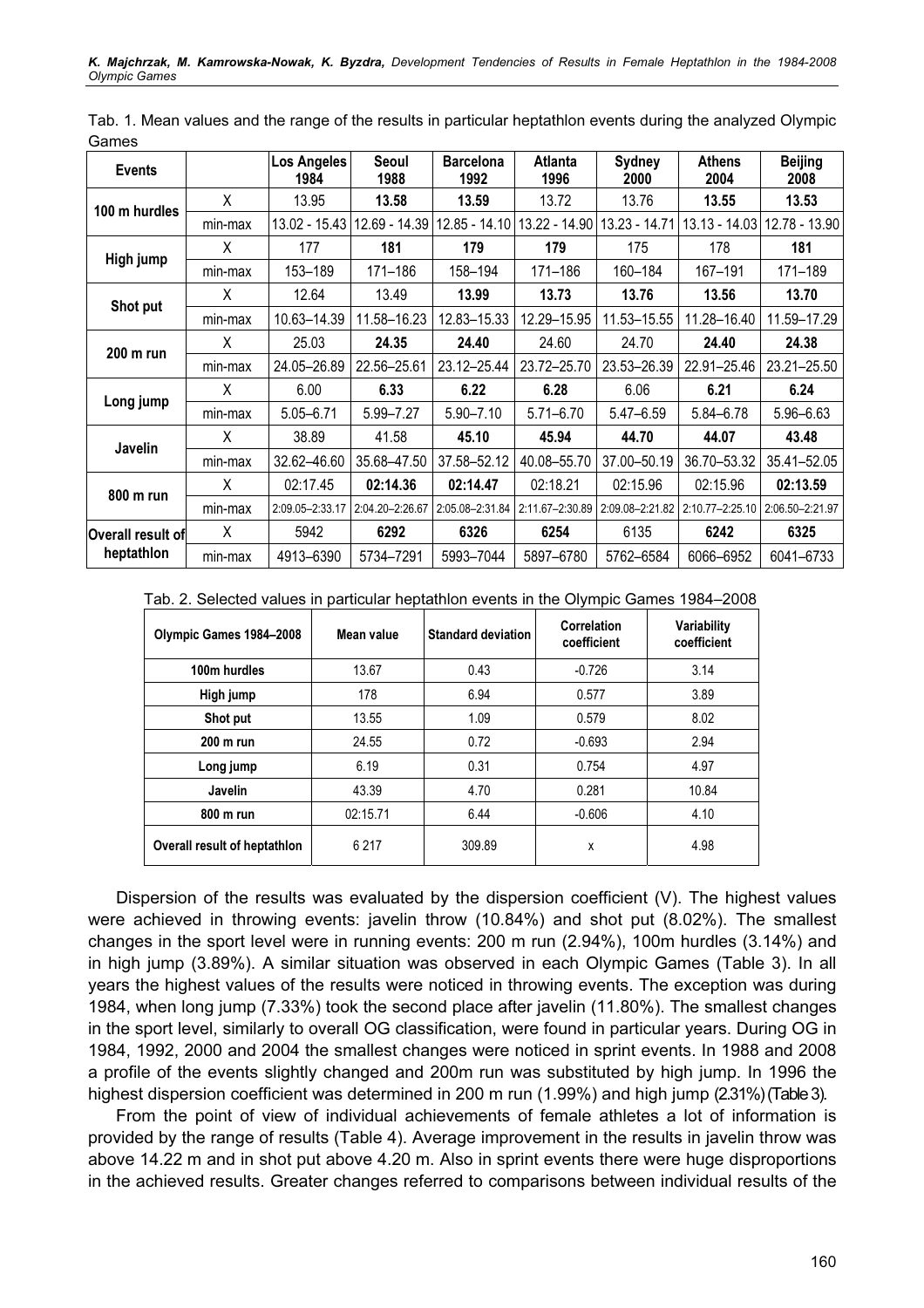athletes. The final scores of some athletes differed over 2 sec. in 100m hurdles, 36cm in high jump and over one and a half meter in long jump. It was observed that the 1996 and 2008 Olympic Games had the most equal level in the majority of events.

| <b>Events</b>                   | <b>Los Angeles</b><br>1984 | <b>Seoul</b><br>1988 | <b>Barcelona</b><br>1992 | <b>Atlanta</b><br>996 | <b>Sydney</b><br>2000 | <b>Athens</b><br>2004 | <b>Beijing</b><br>2008 |
|---------------------------------|----------------------------|----------------------|--------------------------|-----------------------|-----------------------|-----------------------|------------------------|
| 100 m hurdles                   | 4.37                       | 3.02                 | 2.72                     | 2.99                  | 2.87                  | 2.32                  | 2.23                   |
| High jump                       | 5.86                       | 2.22                 | 4.89                     | 2.31                  | 3.46                  | 3.94                  | 2.56                   |
| Shot put                        | 6.65                       | 9.71                 | 5.00                     | 6.63                  | 6.27                  | 9.02                  | 8.68                   |
| 200 m run                       | 3.20                       | 3.37                 | 2.99                     | 1.99                  | 2.69                  | 2.73                  | 2.69                   |
| Long jump                       | 7.33                       | 4.58                 | 4.66                     | 4.14                  | 4.75                  | 3.59                  | 3.08                   |
| Javelin                         | 11.80                      | 9.16                 | 8.03                     | 9.51                  | 6.82                  | 10.39                 | 11.82                  |
| 800 m run                       | 4.82                       | 4.67                 | 5.10                     | 3.98                  | 2.84                  | 2.32                  | 3.44                   |
| Overall result in<br>heptathlon | 6.84                       | 6.06                 | 4.48                     | 3.51                  | 3.92                  | 3.20                  | 3.29                   |

Tab. 3. Level of the variability coefficient in particular heptathlon events during the analyzed Olympic Games

Tab. 4. The value of the differences between minimal and maximal values (range – R) achieved in particular heptathlon events of the analyzed Olympic Games competitions

| <b>Events</b>     | <b>Los</b><br>Angeles<br>1984 | <b>Seoul</b><br>1988 | <b>Barcelona</b><br>1992 | Atlanta<br>1996 | <b>Sydney</b><br>2000 | <b>Athens</b><br>2004 | <b>Beijing</b><br>2008 | Olympic<br><b>Games</b><br>1984-2008 |
|-------------------|-------------------------------|----------------------|--------------------------|-----------------|-----------------------|-----------------------|------------------------|--------------------------------------|
| 100 m hurdles (s) | 2.41                          | 1.70                 | 1.25                     | 1.68            | 1.48                  | 0.90                  | 1.12                   | 1.51                                 |
| High jump (cm)    | 36                            | 15                   | 36                       | 15              | 24                    | 24                    | 18                     | 24                                   |
| Shot put (m)      | 3.76                          | 4.65                 | 2.50                     | 3.66            | 4.02                  | 5.12                  | 5.70                   | 4.20                                 |
| 200 m run (s)     | 2.84                          | 3.05                 | 2.34                     | 1.98            | 2.86                  | 2.55                  | 2.29                   | 2.56                                 |
| Long jump (m)     | 1.66                          | 1.28                 | 1.20                     | 0.89            | 1.12                  | 0.94                  | 0.67                   | 1.11                                 |
| Javelin (m)       | 13.98                         | 11.82                | 14.54                    | 15.62           | 13.19                 | 17.72                 | 12.64                  | 14.22                                |
| 800 m run (s)     | 23.22                         | 22.47                | 26.76                    | 19.15           | 21.90                 | 14.33                 | 15.47                  | 20.47                                |

Tab. 5. Correlation analysis results between the achieved points and results from particular heptathlon events during the analyzed Olympic Games

| <b>Events</b>  | Los Angeles<br>1984 | Seoul<br>1988 | <b>Barcelona</b><br>1992 | <b>Atlanta</b><br>1996 | <b>Sydney</b><br>2000 | <b>Athens</b><br>2004 | <b>Beijing</b><br>2008 |
|----------------|---------------------|---------------|--------------------------|------------------------|-----------------------|-----------------------|------------------------|
| 100 m hurdles  | $-0.914$            | $-0.844$      | $-0.731$                 | $-0.526$               | $-0.618$              | $-0.092$              | $-0.533$               |
| High jump      | 0.782               | 0.313         | 0.674                    | 0.314                  | 0.600                 | 0.519                 | 0.506                  |
| Shot put       | 0.653               | 0.781         | 0.256                    | 0.514                  | 0.536                 | 0.378                 | 0.527                  |
| $200$ m run    | $-0.798$            | $-0.826$      | $-0.727$                 | 0.731                  | $-0.596$              | $-0.012$              | $-0.590$               |
| Long jump      | 0.851               | 0.876         | 0.744                    | 0.383                  | 0.682                 | 0.701                 | 0.551                  |
| <b>Javelin</b> | $-0.062$            | 0.500         | $-0.211$                 | 0.601                  | 0.309                 | 0.393                 | 0.055                  |
| 800 m run      | $-0.931$            | $-0.687$      | $-0.545$                 | $-0.397$               | $-0.262$              | $-0.362$              | $-0.570$               |

A correlation analysis (Table 5) confirmed that changes in the level of heptathlon are the results of changes in the level of strength, which is seen in correlation results in throwing events, and in the level of strength-speed features presented in jump events (high jump, long jump). Also in sprint events time changed, reaching statistically significant values. The lowest level of significance among the analysed heptathlon components was noticed during the Olympic Games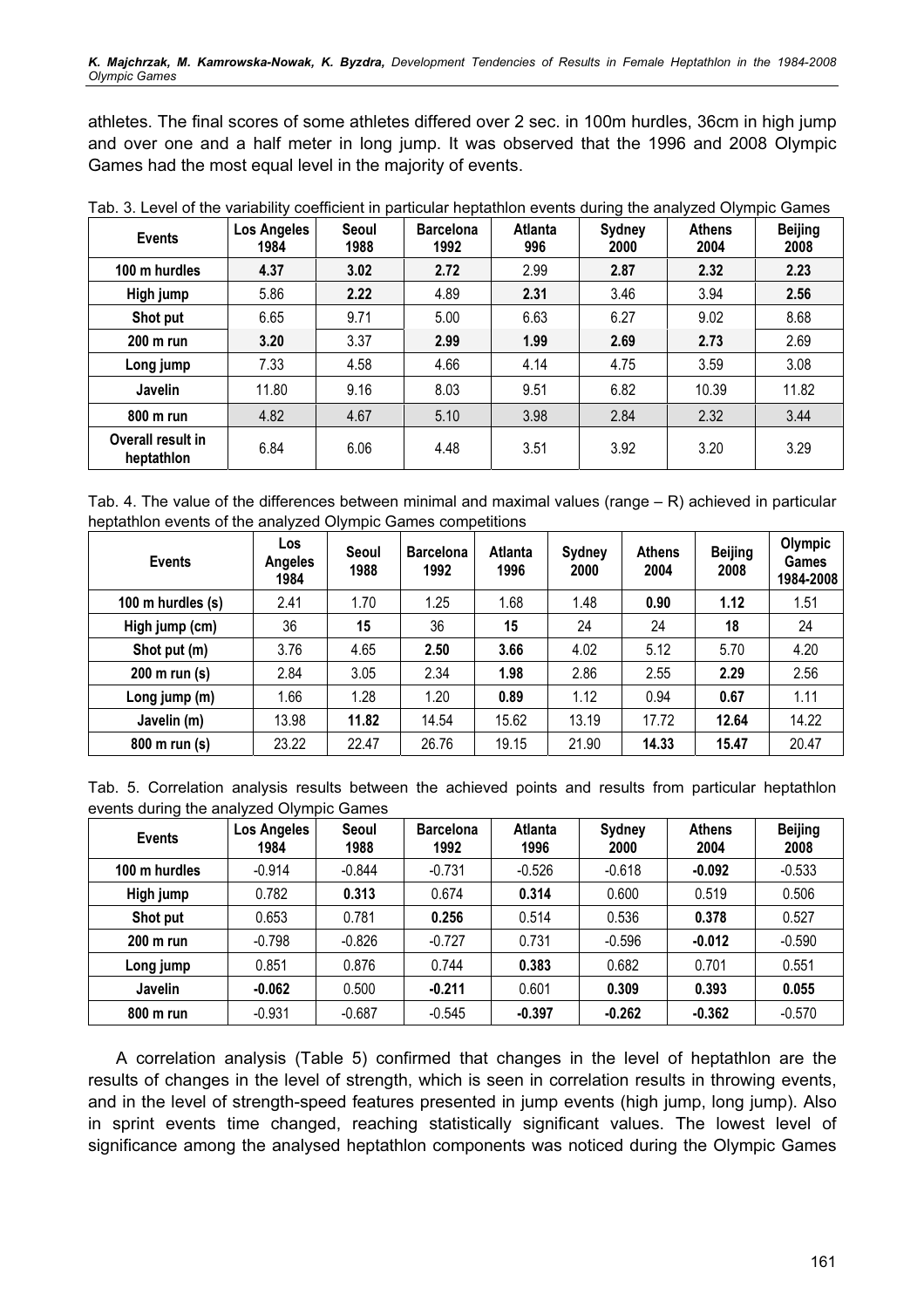in Athens and Atlanta. In sprint events (100 m hurdles, 200 m run) and in long jump the highest number of significant correlations was observed in each of the Olympics.

Huge disproportions in the number of achieved points in the final classification were also revealed. 6 435 and 6 424 points achieved in 2004 in Athens allowed winning silver and bronze. In Atlanta (1996) and Sydney (2000) these total points gave the fifth place. In Seoul (1988) and Barcelona (1992) it was only the sixth and in Beijing just the eighth position.

An analysis of the results during the research period shows constant improvement. The overall classification revealed a huge change in the sport level of female athletes. In 1984 eighteen female heptathlon athletes collected enough points to get the Master International Class (MM) – 11 and the Master National Class – 7. In the next Olympic Games all athletes got International or National Master Class and in 2004 and 2008 the number of points achieved by female heptathletes gave them all 20 the International Master Class. Only twice during the Olympic Games history (1988 and 1992) Jackie Joyner – Kersee from the United States crossed a barrier of 7000 points. Gold medallist from Seoul (1988) was the only one, during the analysed period, to set the world record with 7 291 points [12].

### **Discussion**

Sport results in heptathlon include a lot of information which can become a great source of knowledge used in practice. Beside the final result in heptathlon we have information regarding achievements in each event. No other athletic discipline gives this kind of opportunity [13].

An analysis of the results achieved in particular heptathlon events showed that female athletes gained very good results which enabled them to compete in individual events. Very interesting are results in long jump: 7.27 m achieved by Joyner-Kersee from the USA in Seoul (1988) and 7.10 m in Barcelona (1992) gave her silver and bronze medals individually. Similarly, 12.69 s achieved by her in OG in Seoul (1988) in 100 m hurdles guaranteed the bronze medal.

The highest increase in mean values in particular heptathlon components was observed in Seoul (1988). But in throwing events and in overall result the highest mean values were noted in 1992 in Barcelona (in shot put – 13.99 m and in javelin throw – 45.10 m). The research confirms that the slowest process of development of the results was in throwing events [9,13,14]. A correlation analysis confirms that 100 m hurdles, 200 m run and long jump have the most significant influence on the final result in heptathlon. These events are determined by the same area of function [15, 16, and 17].

## **Conclusions**

- 1. Research results are a very valuable source of information regarding increasing tendencies of results in heptathlon in overall and in seven different events.
- 2. The best results achieved in different events show a high sport level of these results which are close to results in individual competitions.
- 3. Throwing events demonstrated the highest increasing tendency of results: javelin throw (10.84%) and shot put (8.02%); the smallest changes in the sport level were noticed in sprint events: 200m run (2.94%) and 100m hurdles (3.14%) and in high jump (3.89%).
- 4. Big events such as the Olympic Games on the whole create favourable conditions for setting the world records, as is confirmed by the example of Jackie Joyner-Kersee with her result 7 291 points in Seoul Olympic Games.
- 5. A correlation analysis showed that 100 m hurdles, 200 m run and long jump had the biggest influence on the final result in heptathlon.